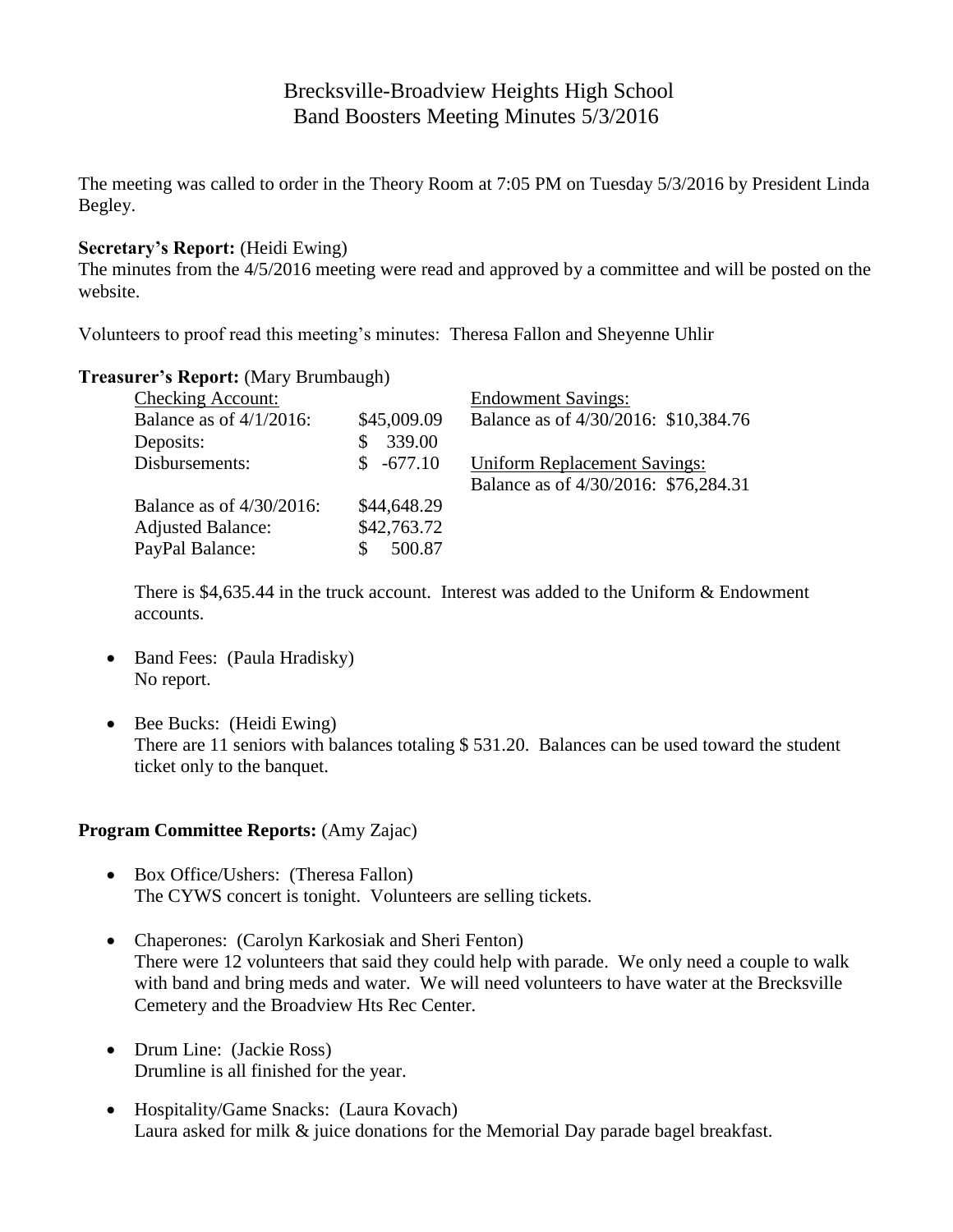- Flagline: (Barb DelRoso & Grace Gaines) The flagline clinics will be May 16 – May 24 from 3-5pm. Auditions are May 25 and results will be posted May 26.
- Newsletter: (Michelle Shively) The newsletter went out April 25.
- Webmaster: (Janice Schenk) Janice will pass information to Heidi to update the website with the meeting minutes. She left the setup for repeat items like the pancake breakfast so it is fast  $\&$  easy to make live again as needed.
- PSO: (Michele Mihalich) After-prom is still in need of donations and volunteers.
- Publicity: (Amy Studer) The photo of the Easter Seals check was sent out to the different media sites.
- Sr. Night: (Renee Waite) No report.
- Swarm Board & Decorations: (Jackie Ross) Jackie posted the locker decorations last week.
- Uniforms: (Denise Eder/ Cheryl Dunphy/Lori Reagan/Lori Losi) All marching band uniforms have been cleaned. The concert uniforms will go to the cleaner next. The summer uniform polo will have a 3x3 Marching Bee embroidered logo and will be under \$20. The commitment form will ask for both a T-shirt size and polo size. Flagline will get a women's cut polo with a V-neck and no buttons.
- Yard Signs: (Lori Samhric and Ann Marie Williams) No report.
- Band Alumni: (open) Theresa Fallon volunteered to chair this committee.

# **Ways and Means Committee Reports:** (Kathy Drinko)

- Athletic Program: (Michelle Cline) Margie Mueller volunteered to help with the ads this summer.
- Athletic Program Layout: (Michelle Shively) No report.
- Athletic Program Sales: (Les & Julie Gicei) No report.
- Citrus Fruit Sales: (Kathy Drinko and Lynn Robie) George & Marianne Pilat volunteered to chair this committee.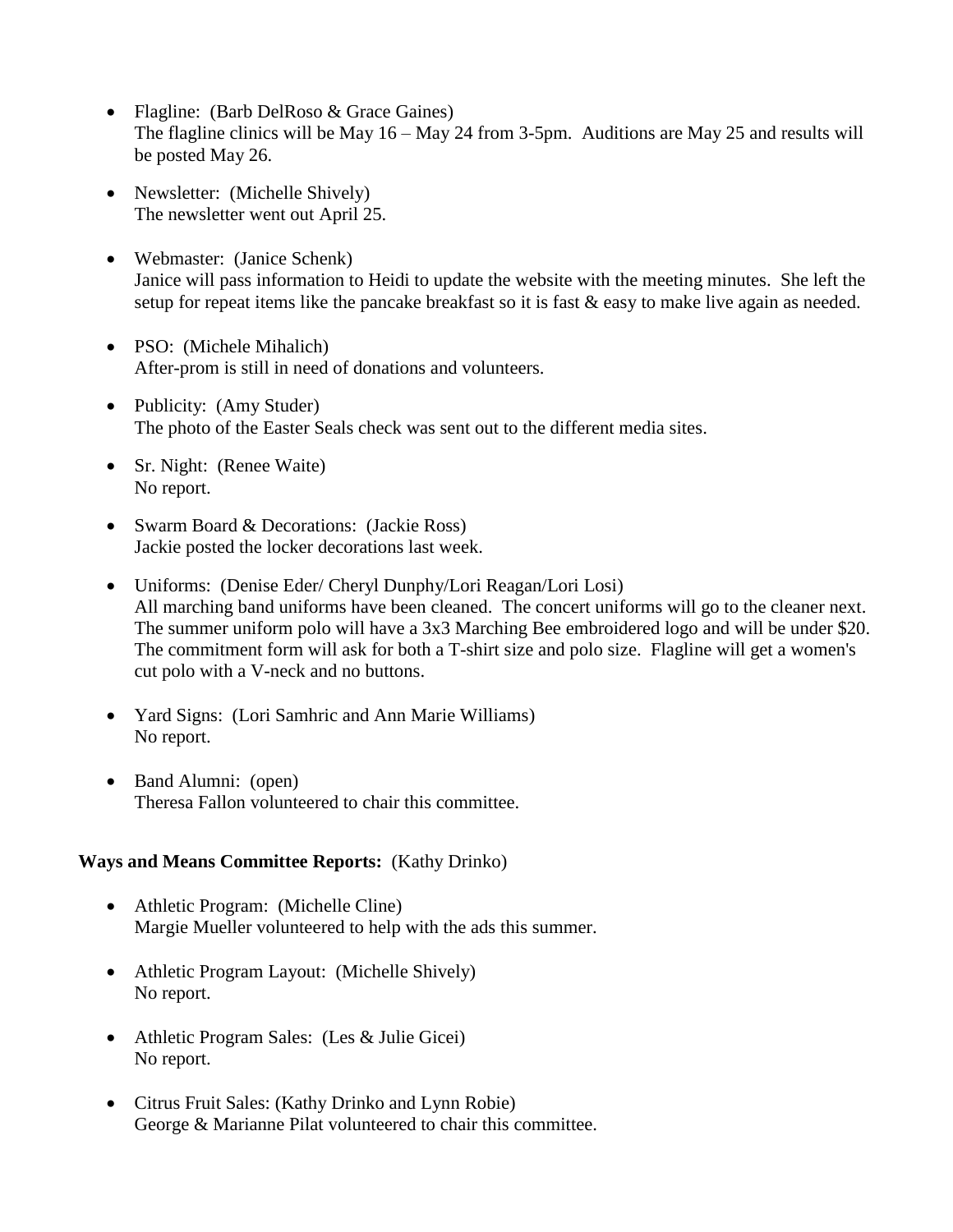• Disney Raffle: (Dina Packard)

Dina made a motion that if a Disney trip is not donated to raffle for the 2016-17 school year, the band boosters will donate one free trip to be raffled in 2016-17. Katie Churchin seconded and all were in favor so the motion was approved.

- Endowment/Patrons: (Theresa Fallon) Endowment request was sent out to seniors.
- Spirit Wear: (Rose Jonovich and Dina Packard) No report.
- Pancake Breakfast/Music in our schools event (Suzanne Orlando) Mr. Cocchiola setup a separate account for the Pancake breakfast so the band will not have to handle anything for next year. There is one more invoice to pay then Mary should be ready to send the check to the school. This year's proceeds will go toward a sound system for the Middle School instrument room, a sound bar for Central, jam box for Hilton, iPad and sound bar for Middle School, new amps for orchestra and jazz band, and additional podium for high school daily use.
- Easter Seals: (Nancy Randall) The Easter Seals check is in and was just given to Mary to deposit.

# **Band Director's Report:** (Mr. Wyse/Mrs. Astey)

Mr. Wyse said the CYWS typically brings in about \$3000 each year. The May commitment letter will be mailed to each band student with a request to complete an online form and submit the Booster Fee. The banquet invitation will be included with pricing at \$12 if submitted by Monday, May 14 or \$15 after. The tentative dates for next school year will be included along with information on the uniform fitting night & fees - \$25 instrument rental and new summer polo. The band was invited to play the National Anthem at the Indians baseball game on Saturday, Sep. 3. On Oct. 1 the band will travel to Columbus to play at the OSU skull session in St.John arena along with the OSU & Rutgers college bands before the football game. There are a few marching bee alumni that are in the OSU marching band. The flagline and drumline will have auditions in May. Application for all leadership positions will be due soon. Jazz in the Falls with Wayne Berjeron in Cuyahoga Falls to perform during dinner break. The jazz band will have a recording session on May 18 at UMC. Order forms will be available soon. There was a \$200 profit from the jazz performance at the United Methodist Church. At the Beach Ball fundraiser, a jazz performace was auctioned off to Cole Federman & Miranda Burdick (both in Middle School). The performance dates will be determined later. Spring concert is Thursday and students need to bring a change of clothes and leave the concert uniform at the school (in the red garment bag) after the performance. Practice for commencement starts next week. Those in Concert Winds for 2016-17 will perform at graduation on May 28. Do we want the Cleveland Jazz Orchestra to come back again next year? There were about 400 attendees last year that enjoyed the performance and it is a great experience for the students. Theresa Fallon made a motion to bring back CJO, Janice seconded the motion and all were in favor. We will try to book for Friday, April 28, 2017. We will pay the flat rate of \$3780, use our online ticket sales and look for sponsorships. Lori Losi volunteered to head this up along with a jazz parent. The jazz band will audition for the OMEA State Conference. If selected, they will perform Feb. 3 or 4, 2017 at the State Convention in Cleveland.